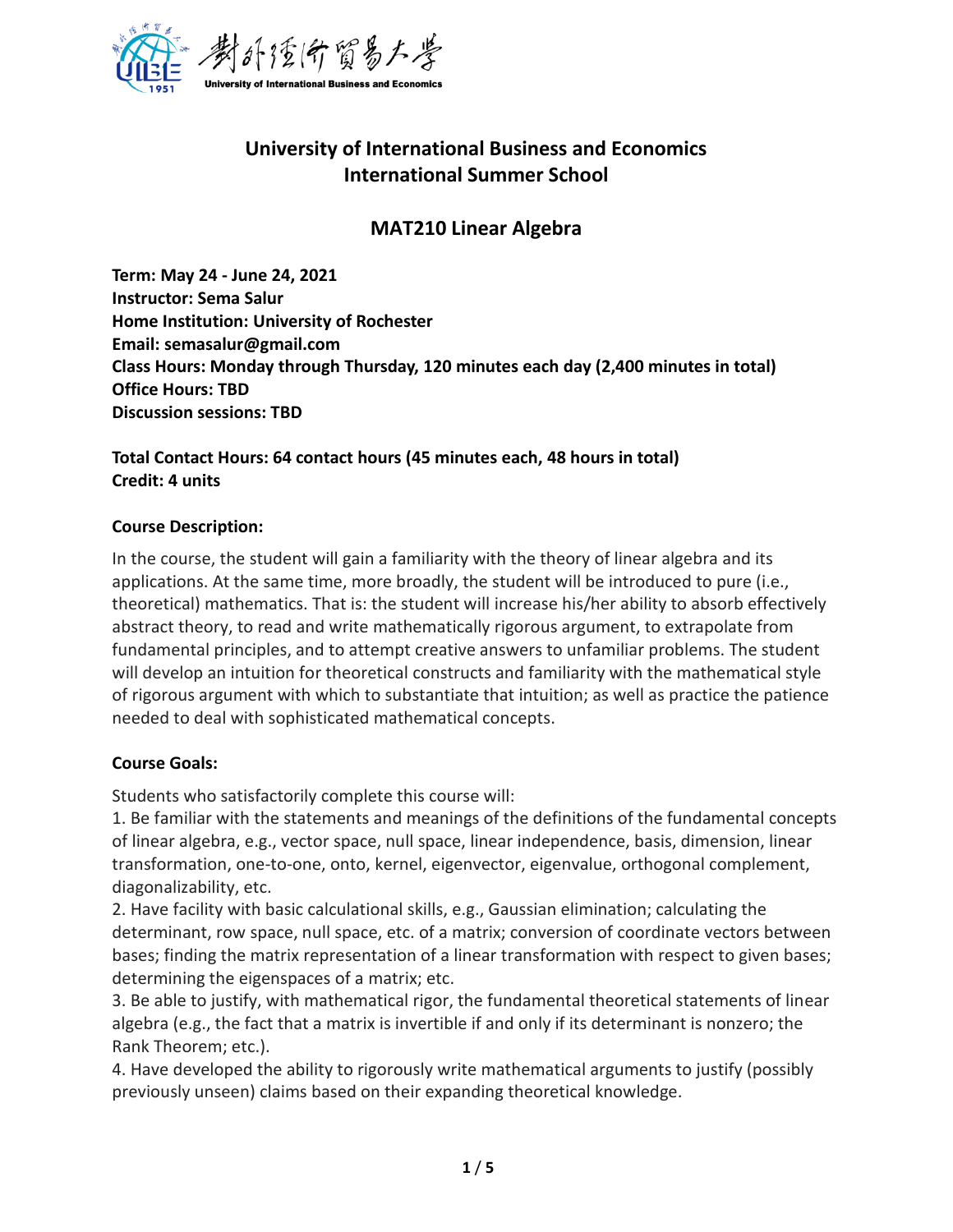

### **Required Textbook:**

Leon, Steven. Linear Algebra with Applications, 8th edition

### **Attendance Policy:**

Summer school is very intense and to be successful, students need to attend every class. Occasionally, due to illness or other unavoidable circumstance, a student may need to miss a class. A medical certificate is required to be excused. Any absence may impact on the student's grade. Arriving late or leaving early will count as a partial absence. If a student is missing less than a point for a better grade, the better grade will be given, provided the student had no unexcused absences during the course.

### **Grading Policy:**

There will be one midterm and a final exam in this class. All exams will be closed-book. No notes, calculators, or other electronic devices will be allowed.

The course grades will be calculated based on the following percentages:

- Homework: 30%
- Midterm: 30%
- Final Exam: 40%

The final exam will be cumulative. There will be no make-up exams.

### **Grading Scale:**

Assignments and examinations will be graded according to the following grade scale:

|    | 90-100 | 72-74    |
|----|--------|----------|
| А- | 85-89  | 68-71    |
| B+ | 82-84  | 64-67    |
|    | 78-81  | 60-63    |
| B- | 75-77  | below 60 |

### **Class Rules:**

All academic work should be done with the high level of honesty and integrity. Academic misconduct of any kind may result in a grade penalty or the assignment of a failing grade.

### **Course Schedule:**

**Week 1 Assignment** Section 1.1: Systems of Linear Equations Supplementary Problems: 6gh, 8, 9, 10, 11 Section 1.2: Row Echelon Form Supplementary Problems: 5dkl, 6, 7, 8, 17 Section 1.3: Matrix Arithmetic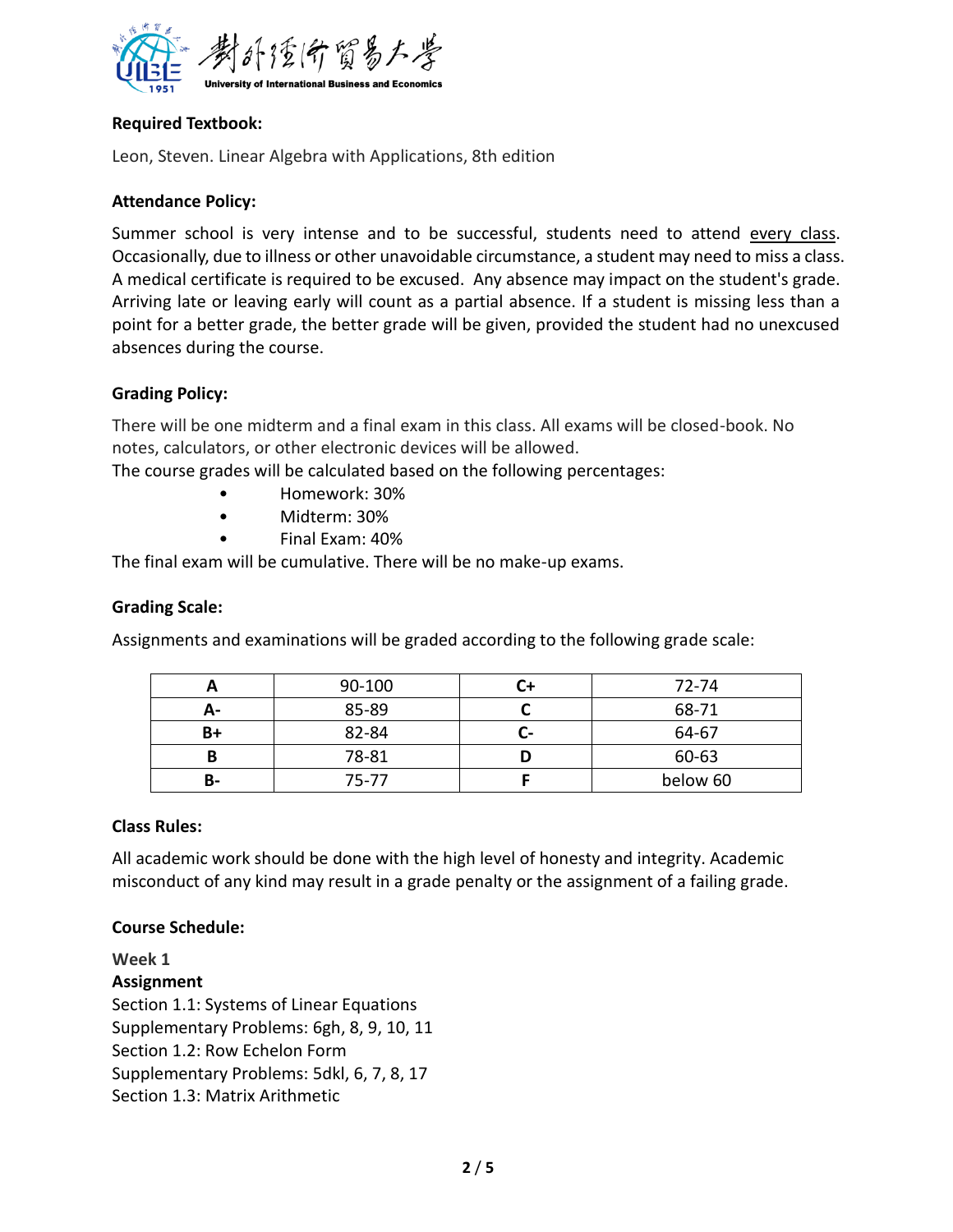

Supplementary Problems: 6, 7, 13a, 15, 17 Section 1.4: Matrix Algebra Supplementary Problems: 3, 7, 12, 20, 21, 26, 29 Section 1.5: Elementary Matrices Supplementary Problems: 8a, 10c, g, 15, 17, 18, 24, 27 Section 2.1: Matrix Determinant Supplementary Problems:1, 3dg, 6, 8 (use proof by induction), 10

### **Week 2**

### **Assignment**

Section 2.2: Properties of Determinants Supplementary Problems: 3df, 5, 6, 12, 14, \*15, 16 Section 2.3: Matrix Adjoints Supplementary Problems: 1bd, 6, 10, \*12 Section 3.1: Vector Spaces Supplementary Problems: 6, 8, 10, 15 Section 3.2: Subspaces Supplementary Problems: 5, 8, 13, 17, 19, 20 Section 3.3: Linear Independence Supplementary Problems: 2b, 5b, 6, 15, 16, 20 Section 3.4: Basis and Dimension Supplementary Problems: 10, 13, 17, 19

### **Week 3**

### **Assignment**

Midterm Exam Section 3.5: Change of Basis Supplementary Problems: 2, 3, 4, 6, 7, 9, 10 Section 3.6: Row Space and Column Space Supplementary Problems: 1, 3, 4ef, 8, 10, 14, 17, 19, 24, 26 Section 4.1: Linear Transformations Supplementary Problems: 1, 3, 7, 8, 9ab, 12, 13, 14, 16, 19, 21, 22 Section 4.2: Matrix Representations of Linear Transformations Supplementary Problems: 3, 5, 6, 7, 9, 14, 16, 17, 18b, 20

### **Week 4**

### **Assignment**

Section 4.3: Similarity Supplementary Problems: 2, 3, 6, 8, 9, 11, 12, 14, 15a\*, 15b Section 5.1: Scalar Product Supplementary Problems: 3ab, 15 Section 5.2: Orthogonal Subspaces Supplementary Problems: 1bc, 6, 7, 8, 14, 15, 17 Section 15.3: Method of Least Squares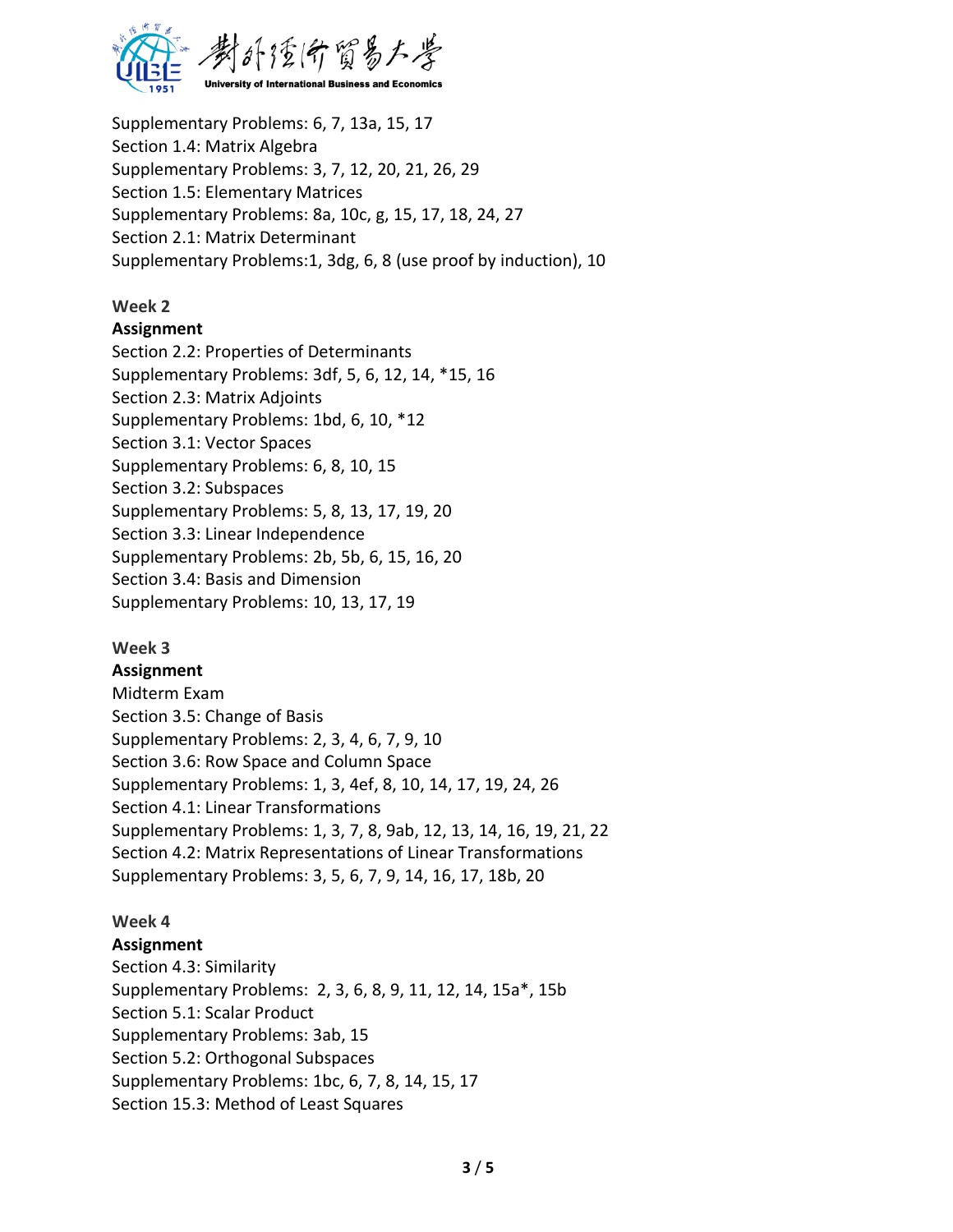

Supplementary Problems: 1c, 2, 9, 11, 14 Section 5.4: Inner Product Spaces Supplementary Problems: 3, 4ab, 7ab, 10, 11

### **Week 5**

### **Assignment**

Section 5.4: Inner Product Spaces, Part II Supplementary Problems: \*9, 12, 13, 15, 16, 21, 22, \*33 Section 5.5: Orthonormal Sets Supplementary Problems: 2, 5, 6, 8, 12, 15, \*20, \*36 Section 6.1: Eigenvalues and Eigenvectors Supplementary Problems: 1acf, 2, 3, 6, 9, 12, 21,\*32 Section 6.3: Diagonalization Supplementary Problems: 1ace, 3, 6 Final Exam

### **General Comments:**

1. In order to train your minds in mathematical thinking, much of lecture will consist of the "Socratic Method" of questioning. Even if silently, do try to puzzle out the answers. An analogy: the lecture should be a "mental exercise" class. Knowledge cannot be given: it must be stolen. Engage your mind.

2. Many problems will not be solvable at first (or second) viewing. Be patient: clarify any unknown concepts, try to reduce the problem, brainstorm to unearth possibly relevant concepts, and follow your intuition. It may help to, after a period of hard work, put the problem away. Do not worry if you cannot do every problem: what is important is that you try.

3. If you find yourself getting lost in the material, come to office hours immediately! It is much is easier to lead a student's mind individually rather than in a group.

4. Note that we may not dot every i or cross every t in class: you are responsible for reading the text. In particular, it is to your advantage to read the material before coming to class; in this way the student becomes an active participant rather than a passive recipient.

5. Basic etiquette should be maintained. For example: to give your classmates time to think, please do not blurt out answers unless called upon (or overcome with excitement); please do not walk out of class without prior explanation, etc.

6. Using a cell phone in class is not permitted; students using phones will be penalized 5 percentage points on the next exam.

7. Tests will check your understanding of the lectures as well as cover homework-type problems; it will benefit you to check after each lecture to see if you've understood the line of the arguments. Precise knowledge of the theory is vital!

### **Online Possibility:**

**Due to the on-going pandemic, there is a possibility that in-person courses are changed to online ones. UIBE ISS will notify the students once the decision has been made.**